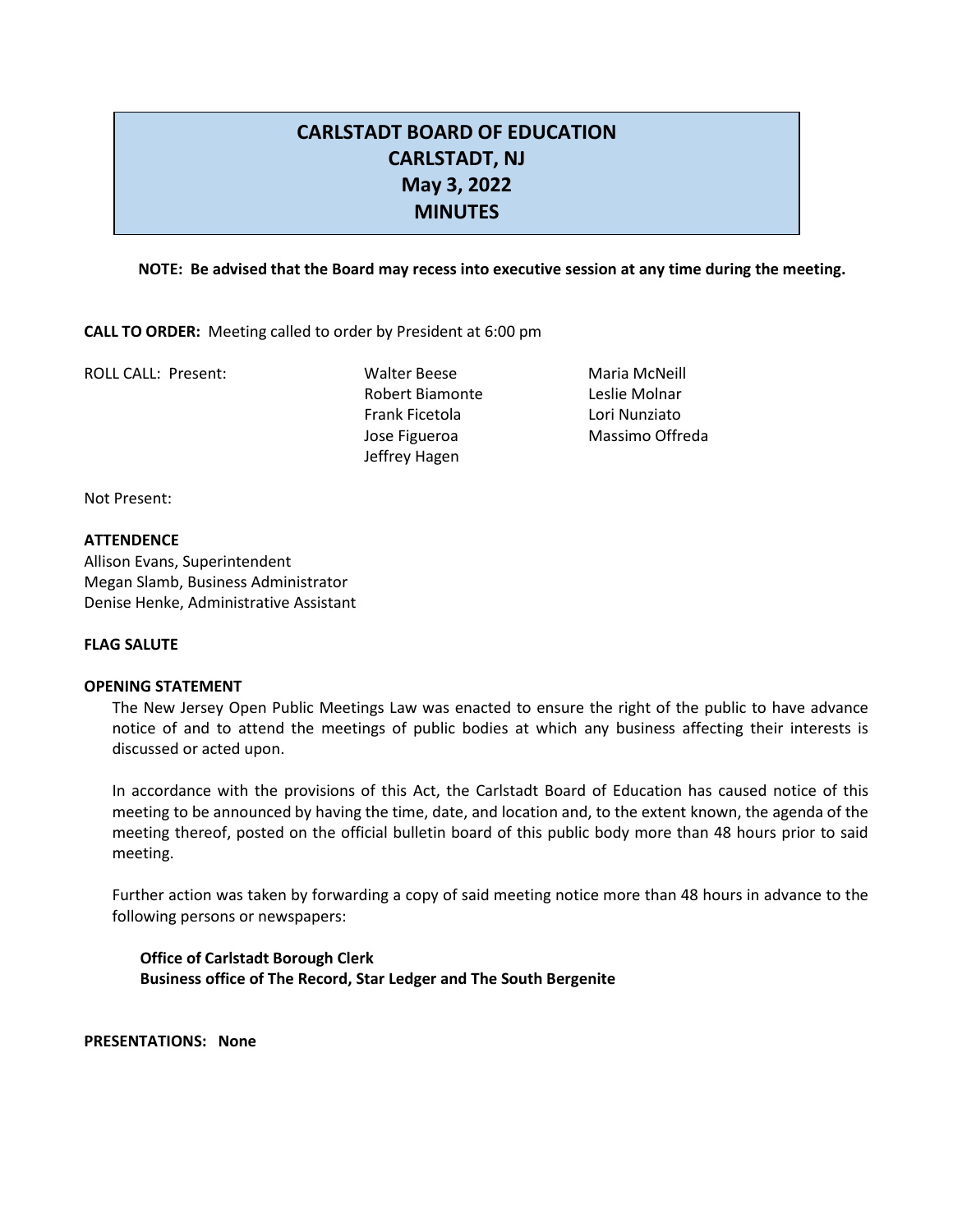#### **MOTION TO APPROVE THE FOLLOWING MINUTES: April 12, 2020 Regular Meeting**

| <b>Mrs. McNeill</b><br>Moved: |             | Second: Mrs. Nunziato |                |               |  |
|-------------------------------|-------------|-----------------------|----------------|---------------|--|
| <b>MEMBER</b>                 | <b>YES</b>  | <b>NO</b>             | <b>ABSTAIN</b> | <b>ABSENT</b> |  |
| Mr. Beese                     | $\mathbf X$ |                       |                |               |  |
| Mr. Biamonte                  | $\mathbf X$ |                       |                |               |  |
| Mr. Figueroa                  | $\mathbf x$ |                       |                |               |  |
| Mr. Hagen                     | $\mathbf x$ |                       |                |               |  |
| <b>Mrs. McNeill</b>           | $\mathbf x$ |                       |                |               |  |
| Mrs. Molnar                   | $\mathbf x$ |                       |                |               |  |
| <b>Mrs. Nunziato</b>          |             |                       | $\mathbf X$    |               |  |
| Mr. Offreda                   |             |                       | $\mathbf X$    |               |  |
| Mr. Ficetola                  | X           |                       |                |               |  |

#### **REPORT OF SUPERINTENDENT**

Good evening. I would like to take this opportunity to welcome those of you in attendance at today's board of education meeting.

- There are 548 students registered in our Pre-K through Grade 8 programs as of today. We are still below the capacity of this building should a large number of students ever register in the near future.
- As of today, we have 30 students enrolled in the Pre-Kindergarten program. These numbers are not inclusive of the pre-school disabled students. As of this point, Pre-Kindergarten has reached its maximum capacity. There are 62 students registered for Kindergarten.
- Registration for Pre-K and Kindergarten for the 2022-2023 school year is now available on our website. Parents should go to Carlstadt.org - click on parents tab - select the registration link and go to the open Genesis portal to fill out the online pre-registration. In order to move forward with the registration process, there are several documents that need to be submitted. For more information, please contact the main office. For next school year, the cost for pre-k is \$1750 for the year for in district and \$2500 for the year for out of district.
- NJSLA testing began yesterday. Testing is for students in grades 3-8. So far testing is going well and we are able to accommodate all schedule changes with ease.
- You will see on tonight's agenda the approval for the Summer Learning Academy. This is our pilot year for this academy. It will run from July 11-29. We will have four classrooms of students to work on mastering Language Arts and Math skills and students will also have the opportunity to participate in extra-curricular activities such as coding, art, yoga and more! We will also be inviting incoming Kindergarten students to come in to be screened and learn more about school prior to the first day of school. We are excited about this pilot academy and our hope if it is successful is to continue this in the future.
- I would like to take this opportunity to recognize our amazing teachers and staff as we celebrate Teacher Appreciation Week! In my opinion we have some of the best teachers here at CPS and I am honored to work with them each day! We have lots of events going on this week to show our appreciation!
- Under the Harassment, Intimidation, and Bullying Law, I as Superintendent am required to report to the Board of Education no later than the date of the next Board meeting results of investigations regarding HIB when those investigations have been completed. We had one incident investigated since the last Board of Education meeting and that incident was confirmed as a HIB.

Mr. Ficetola, so ends my report.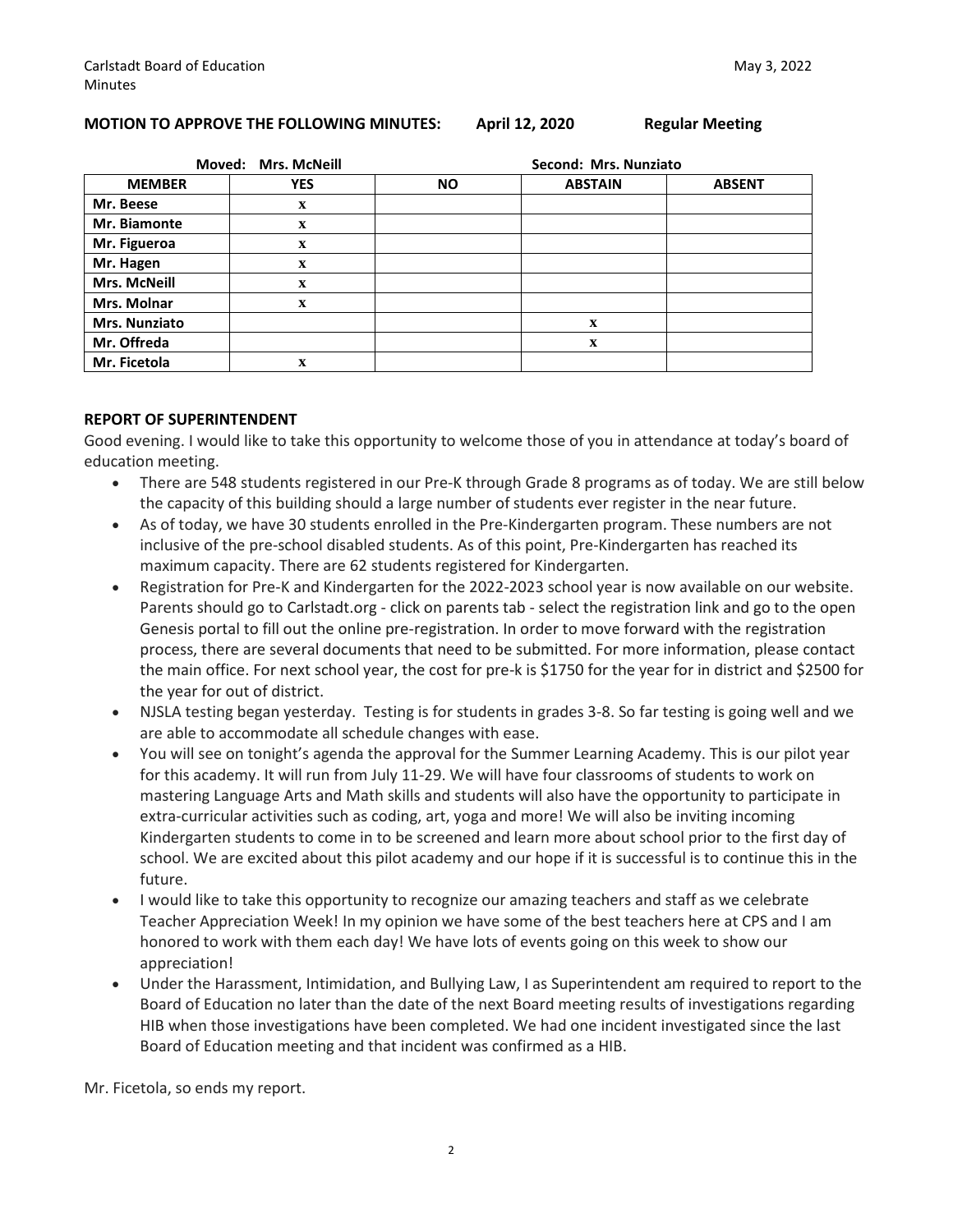#### **REPORT OF BUSINESS ADMINISTRATOR/BOARD SECRETARY**

Mrs. Slamb presented the 2022-2023 school budget.

#### **HEARING OF CITIZENS ON FINAL 2022-2023 BUDGET ONLY:**

President will open the meeting for the hearing of citizens on the final budget for 2022-2023 and read statement.

**Any citizen present who wishes to be heard on the final budget only, should raise his/her hand to be recognized, state name and address, and limit remarks to five minutes in accordance with board policy. Another Hearing will be conducted after new business for any other matter. The hearing of citizens shall not exceed one hour.**

Ms. Anita Alfonso of 221 Jay Street, Wood-ridge (CEA representative) asked if the teachers can have a hand out of the rendition of the Steam lab project.

Mrs. Slamb advised that this will be available on the website for all to view.

President closes hearing of citizens.

1. Upon the recommendation of the Superintendent of Schools, the Carlstadt Board of Education approves the final 2022-2023 school year budget as follows:

| General Fund         | \$15,952,872 |
|----------------------|--------------|
| Special Revenue Fund | \$203,238    |
| Debt Service         | \$1,551,038  |
| <b>TOTAL</b>         | \$17,707,148 |

The amount to be raised by taxation is:

| General Fund | \$11,323,329  |
|--------------|---------------|
| Debt Service | \$1,551,038   |
| <b>TOTAL</b> | \$ 12,874,367 |

**BE IT FURTHER RESOLVED**; that the Carlstadt Board of Education authorizes the submission of the 2022- 2023 Budget and all required supporting documentation to the County Superintendent in accordance with the statutory deadline for review and approval.

**BE IT FURTHER RESOLVED;**that the Carlstadt Board of Education requests the approval of a capital reserve withdrawal for the 2022-2023 School Year in the amount of \$2,000,000. The district intends to use these funds toward the completion of the Carlstadt STEAM Lab Project and the Boiler Room Replacement Project.

**WHEREAS,** in order to be in compliance with the State of New Jersey's adoption of P.L. 2007, c.53, An Act Concerning School District Accountability, also known as Assembly Bill 5 (A5), and the NJDOE enactment of N.J.A.C. 6A:23B-1 and pursuant to N.J.S.A.18A:11-12, in each pre-budget year the Carlstadt Board of Education is required to establish a maximum travel expenditure amount for the budget year which may not be exceeded; and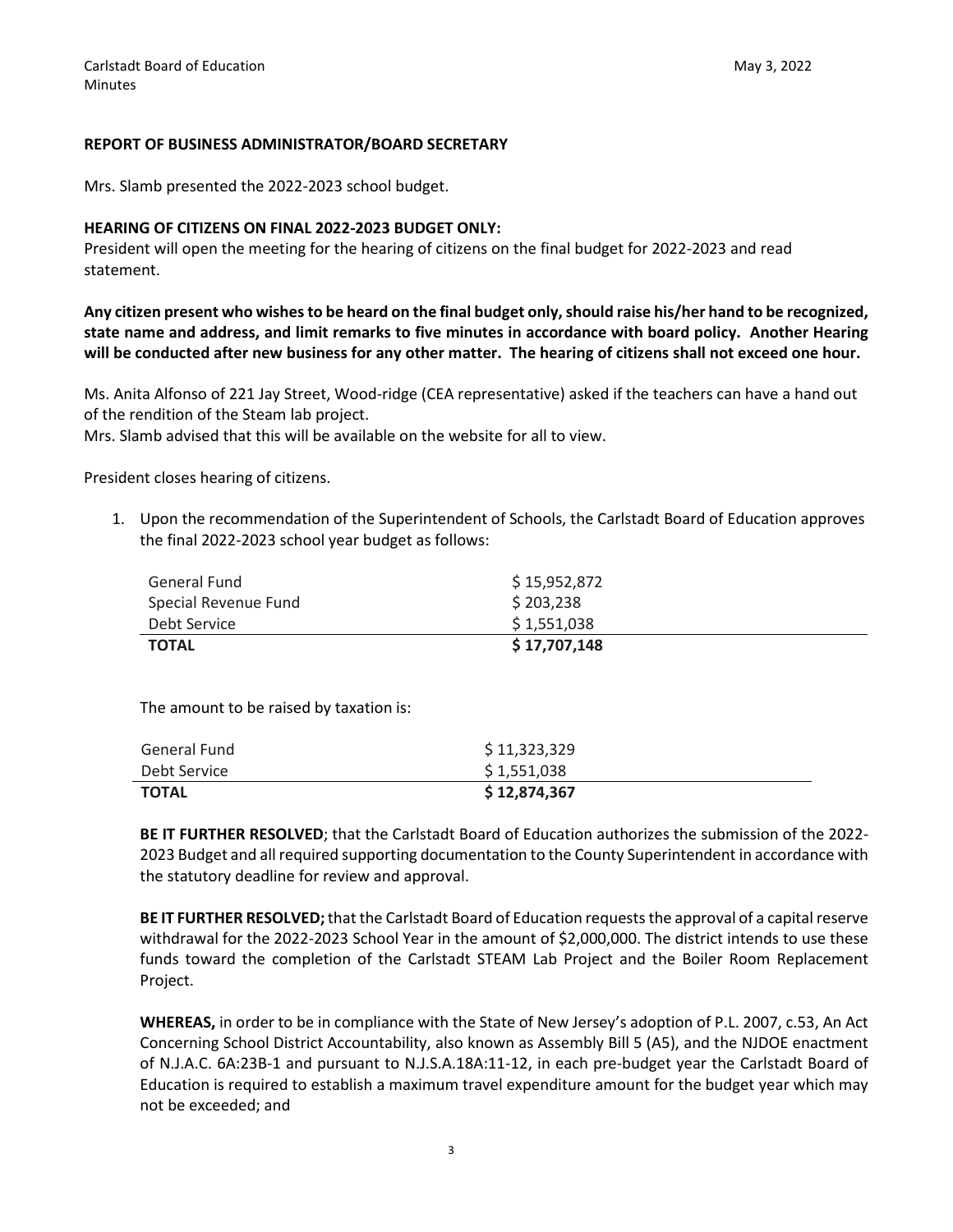**WHEREAS,** the Carlstadt Board of Education has determined that the maximum travel expenditure amount includes all travel that is supported by State and local funds; and

**WHEREAS**, the Carlstadt Board of Education has not elected to exclude travel expenditures supported by federal funds from the maximum travel expenditure amount; and

**WHEREAS**, the Carlstadt Board of Education has determined that the total amount of travel expenditures supported by federal funds from the school year 2022-2023 is \$12,000; **NOW, THEREFORE, BE IT RESOLVED** that the Carlstadt Board of Education has determined that the maximum travel expenditure amount for the 2022-2023 school year be \$12,000; and

**BE IT FURTHER RESOLVED** that the School Business Administrator shall track and record these costs to ensure that the maximum reimbursement amount is not exceeded.

# **ROLL CALL VOTE:**

| Moved: Mr. Biamonte  |             | Second: Mrs. Molnar |                |               |  |
|----------------------|-------------|---------------------|----------------|---------------|--|
| <b>MEMBER</b>        | <b>YES</b>  | <b>NO</b>           | <b>ABSTAIN</b> | <b>ABSENT</b> |  |
| Mr. Beese            | $\mathbf X$ |                     |                |               |  |
| Mr. Biamonte         | $\mathbf X$ |                     |                |               |  |
| Mr. Figueroa         | $\mathbf x$ |                     |                |               |  |
| Mr. Hagen            | $\mathbf X$ |                     |                |               |  |
| <b>Mrs. McNeill</b>  | $\mathbf X$ |                     |                |               |  |
| Mrs. Molnar          | $\mathbf X$ |                     |                |               |  |
| <b>Mrs. Nunziato</b> | $\mathbf x$ |                     |                |               |  |
| Mr. Offreda          | $\mathbf x$ |                     |                |               |  |
| Mr. Ficetola         | X           |                     |                |               |  |

#### **HEARING OF CITIZENS ON AGENDA ITEMS ONLY**

Any citizen present who wishes to be heard on agenda items only, should raise his/her hand to be recognized, state name and address, and limit remarks to five minutes in accordance with board policy. Another Hearing will be conducted after new business for any other matter. The hearing of citizens shall not exceed one hour.

President closes hearing of citizens.

#### **REPORT OF COMMITTEES**

# **INSTRUCTIONAL/PERSONNEL COMMITTEE: (Leslie Molnar)**

- **1.** Upon the recommendation of the Superintendent of Schools, the Board recognizes and commends Maura Barrett, fourth grade teacher, on her selection as recipient of Carlstadt Public School's Teacher of the Year for the 2021-2022 school year.
- **2.** Upon the recommendation of the Superintendent of Schools, the Board approves the attendance of Denise Henke and Michelle Eckert at the workshop "Administrative Assistants Program" sponsored by NJASBO, on May 17 2022, with a registration fee of \$100 each.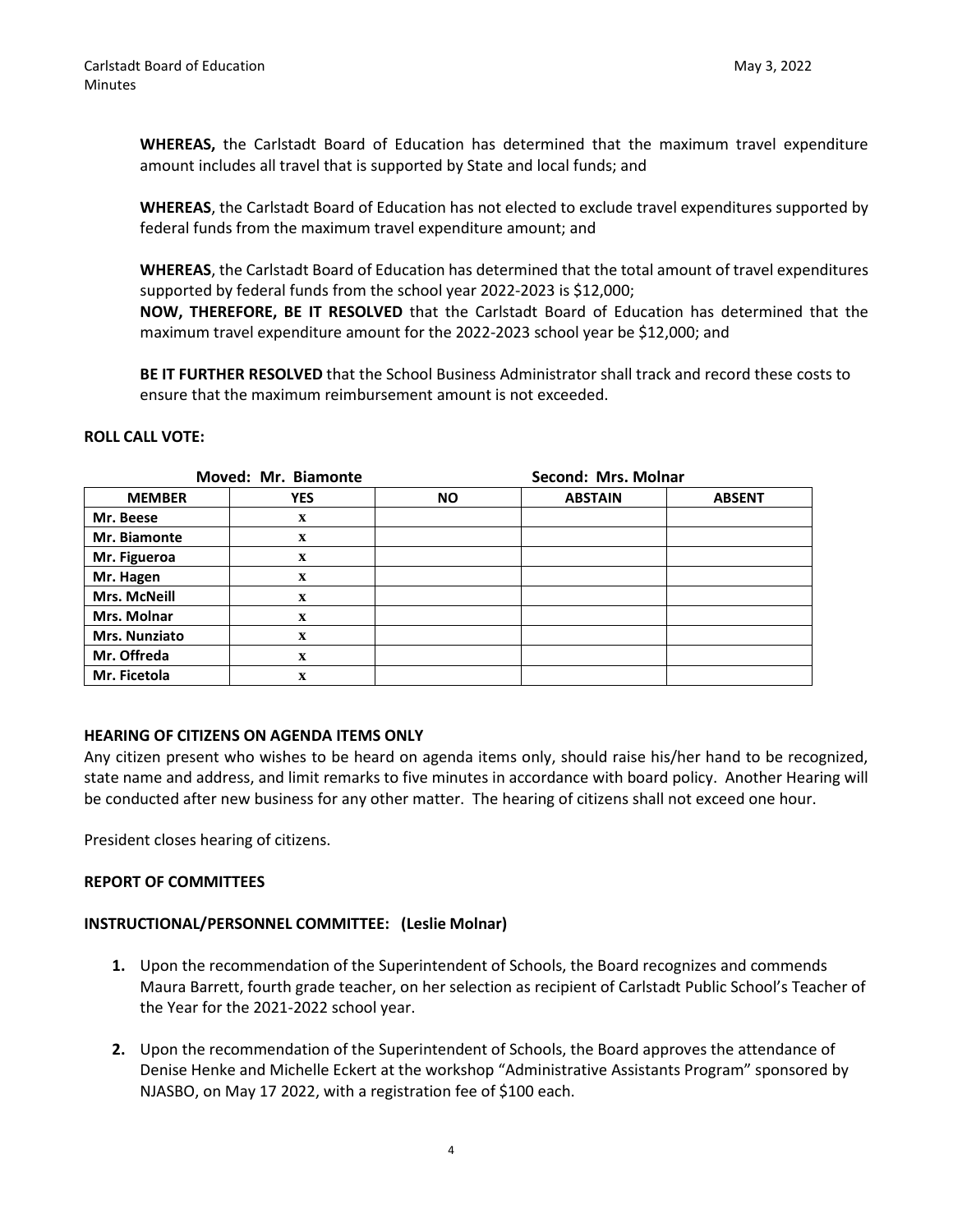- **3.** Upon the recommendation of the Superintendent of Schools, the Board approves the submission of the 2022-2023 contract for Megan Slamb, Business Administrator/Board Secretary, to the County Office for approval.
- **4.** Upon the recommendation of the Superintendent of Schools, the Board approves the job description of STEAM Enrichment teacher.
- **5.** Upon the recommendation of the Superintendent of Schools, the Board accepts, with regret, the resignation of Yosstina Gadalla, K-2 Resource Teacher, effective June 30, 2022.
- **6.** Upon the recommendation of the Superintendent of Schools, the Board approves the Summer Learning Academy for July 2022 to be funded by CRRSA-ESSR II and ARP-ESSR II funds.

# **ROLL CALL VOTE:**

| <b>Moved: Mrs. Molnar</b> |             |           | Second:        |               |  |
|---------------------------|-------------|-----------|----------------|---------------|--|
| <b>MEMBER</b>             | <b>YES</b>  | <b>NO</b> | <b>ABSTAIN</b> | <b>ABSENT</b> |  |
| Mr. Beese                 | $\mathbf X$ |           |                |               |  |
| Mr. Biamonte              | $\mathbf X$ |           |                |               |  |
| Mr. Figueroa              | $\mathbf X$ |           |                |               |  |
| Mr. Hagen                 | $\mathbf X$ |           |                |               |  |
| <b>Mrs. McNeill</b>       | $\mathbf X$ |           |                |               |  |
| Mrs. Molnar               | $\mathbf X$ |           |                |               |  |
| Mrs. Nunziato             | $\mathbf X$ |           |                |               |  |
| Mr. Offreda               | $\mathbf X$ |           |                |               |  |
| Mr. Ficetola              | $\mathbf x$ |           |                |               |  |

# **LEGISLATIVE/POLICY COMMITTEE: (Walter Beese) None**

# **BUILDING/ GROUNDS/HISTORICAL COMMITTEE: (Robert Biamonte)**

**1.** Upon the recommendation of the Superintendent of Schools, the Board concurs with the request from the Carlstadt PTA for their use of the Media Center on April 27, 2022 3:00 pm-5:00 pm for set up and April 28-29, 2022 8:30 am-3:30 pm for the Mother's Day Sale.

#### **ROLL CALL VOTE:**

| Moved: Mr. Biamonte |            | Second: Mr. Hagen |                |               |  |
|---------------------|------------|-------------------|----------------|---------------|--|
| <b>MEMBER</b>       | <b>YES</b> | <b>NO</b>         | <b>ABSTAIN</b> | <b>ABSENT</b> |  |
| Mr. Beese           | x          |                   |                |               |  |
| Mr. Biamonte        | X          |                   |                |               |  |
| Mr. Figueroa        |            |                   |                |               |  |
| Mr. Hagen           | X          |                   |                |               |  |
| <b>Mrs. McNeill</b> | X          |                   |                |               |  |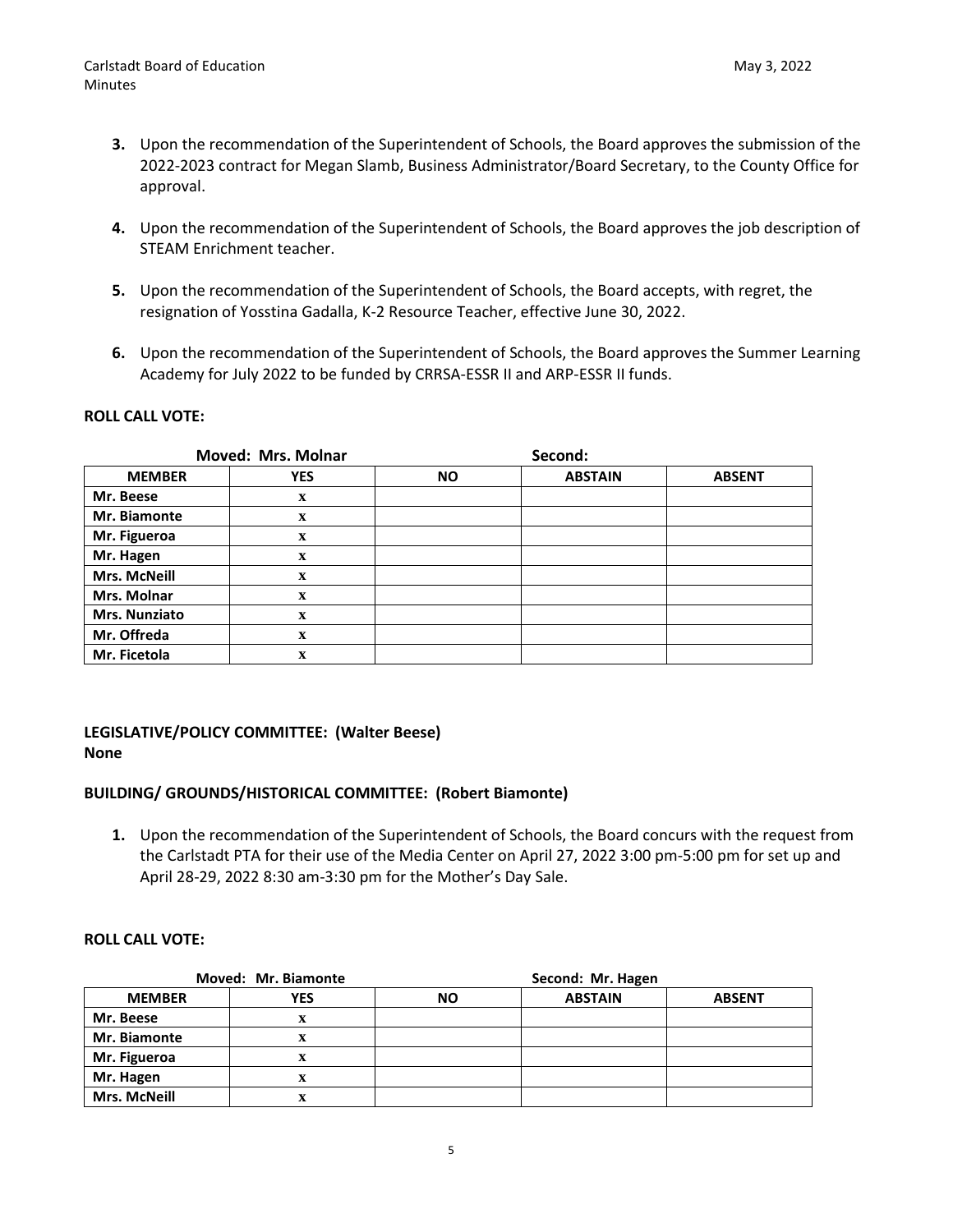| Mrs. Molnar          | ▵ |  |  |
|----------------------|---|--|--|
| <b>Mrs. Nunziato</b> | ▵ |  |  |
| Mr. Offreda          | ▵ |  |  |
| Mr. Ficetola         | ▵ |  |  |

# **FINANCE COMMITTEE: (Frank Ficetola)**

- **1.** Upon the recommendation of the Superintendent of Schools, the Board approves the current bills for April 2022 as presented.
- **2.** Upon the recommendation of the Superintendent of Schools, the Board approves to gratefully accept the \$200.00 donation from Nancy Bendnarz into revenue account #20-1920 and appropriate the funds to Private Donations expense account #20-000-100-610-02.
- **3.** Upon the recommendation of the Superintendent of Schools, the Board concurs with the agreement with South Bergen Jointure Commission for Occupational evaluation for 2021-2022 school year, not to exceed \$300 for student #22947.
- **4.** Upon the recommendation of the Superintendent of Schools, the Board approves the additional funds of \$333 for previous motion (February 15, 2022) for the 2021-2022 school year for student #23112.
- **5.** Upon the recommendation of the Superintendent of Schools, the Board concurs with the agreement with South Bergen Jointure Commission for Occupational evaluation for 2021-2022 school year, not to exceed \$300 for student #23361.
- **6.** Upon the recommendation of the Superintendent of Schools, the Board approves the additional funds of \$1,000 for IEP Frontline for translation of IEP and written notices for the 2021-2022 school year.
- **7.** Upon the recommendation of the Superintendent of Schools, the Board approves the Shared Services Agreement with the Bergen County Technical Schools for a site technician and technology support services for 2022-2023 school year at an annual cost of \$95,700.
- **8.** Upon the recommendation of the Superintendent of Schools, the Board approves the annual service agreement with Lerch, Vinci & Higgins, LLP for the audit services for the fiscal year ending June 30, 2022 at a cost of \$28,700 for the 2021-2022 school year.
- **9.** Upon the recommendation of the Superintendent of Schools, the Carlstadt Board of Education approves the Steam Lab Project at the Carlstadt Public School Project;

**WHEREAS**, on April 13, 2022, the Carlstadt Board of Education ("Board") held a public bid opening for the Steam Lab Project at the Carlstadt Public School project ("Project"); and

**WHEREAS**, the Board received one (1) bid for the Project; and

**WHEREAS**, the lowest bid was submitted by **Cypreco Industries Inc.** in Neptune, NJ, with a base bid of Five Hundred and Sixty Three Thousand Seven Hundred Seventy Seven (\$563,777.00), with an additional Ninety Five Thousand Dollar (\$95,000) allowance; and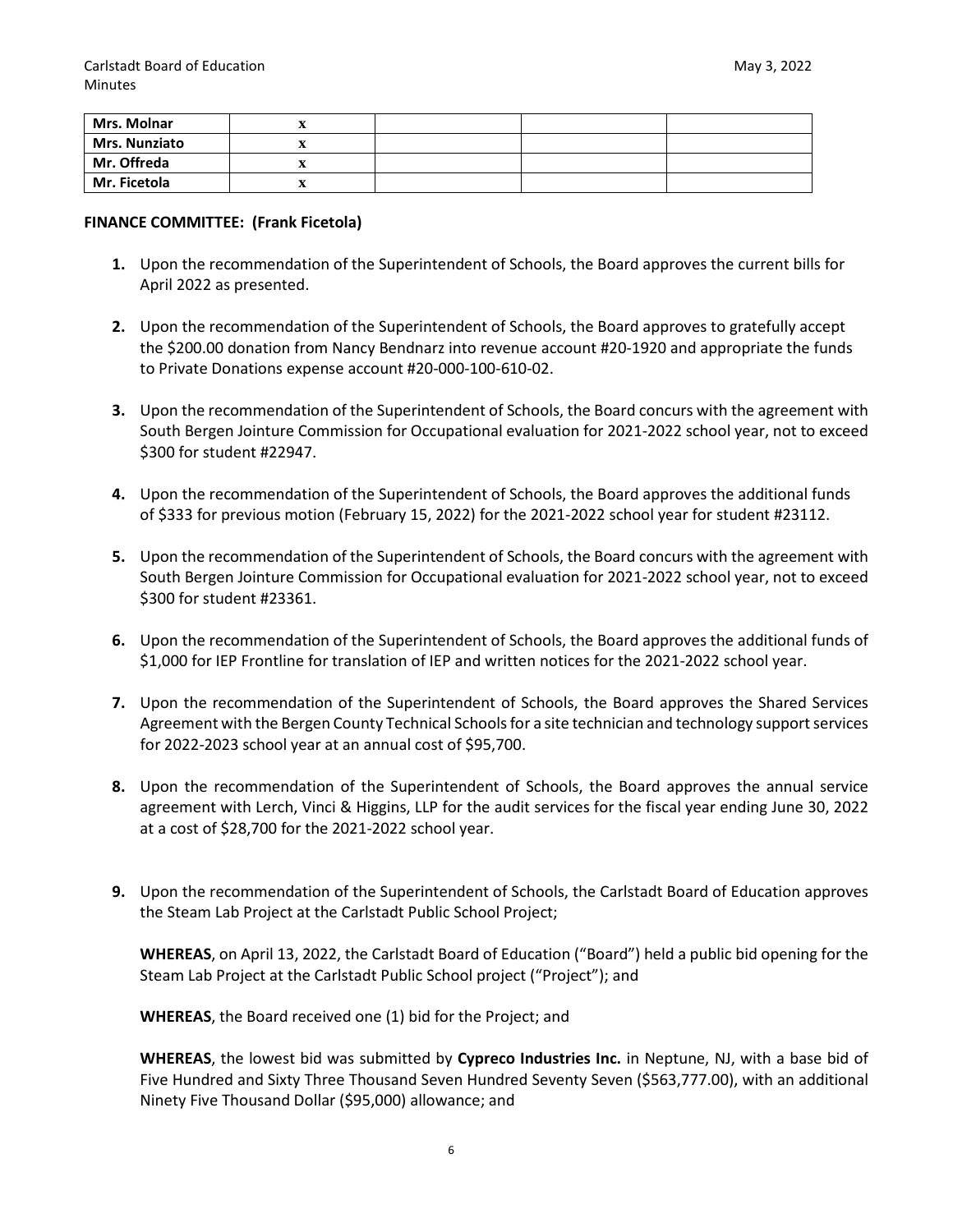**WHEREAS,** the Board has determined **Cypreco Industries, Inc.** to be the lowest responsible bidder,

**NOW, THEREFORE, BE IT RESOLVED**, that in accordance with N.J.S.A. 18A: 18A-1, et. seq., the Board hereby awards a contract for the Project to **Cypreco Industries, Inc.** in the amount of Five Hundred Sixty Three Thousand, Seven Hundred Seventy Seven (\$563,777.00), with an additional Ninety Five Thousand Dollar (\$95,000) allowance; and

**BE IT FURTHER RESOLVED**, the Business Administrator is authorized to return the bid securities to all but the one (1) lowest bidders, if requested; and

**BE IT FURTHER RESOLVED**, that the Board's Construction Counsel is authorized to prepare the contract for the Project, obtain the documents required thereby, and transmit same to the Board; and

**BE IT FURTHER RESOLVED**, that upon receipt and approval of the Contractor's bonds, insurance certificate and other documents required by the Contract, the Business Administrator is authorized to return the bid securities to the remaining bidders.

**FURTHER BE IT RESOLVED** The Board approves a withdrawal from capital reserve for the purpose of the Project as noted above in the amount of \$658,777.00.

- **10.** Upon the recommendation of the Superintendent of Schools, the Board concurs with the agreement with Frontline Technology for translation of IEP documents not to exceed \$175.05 for 2021-2022 school year for student #23425.
- **11.** Upon the recommendation of the Superintendent of Schools, the Board approves the agreement, effective May 4, 2022 with the Carlstadt Board of Education and Laura Wood of Educational Leadership and Learning Center Limited Liability Company as a consultant for the Summer Learning Academy in the amount not to exceed \$29,000 to be funded out of CRRSA-ESSR II funds.
- **12.** Upon recommendation of the Superintendent of Schools, the Board authorizes the business administrator to execute an agreement with Phoenix Advisors, LLC for ongoing disclosure agent services in connection with our bond issuances for the 2022-2023 school year for an annual fee of \$1,100.

#### **ROLL CALL VOTE:**

| Moved: Mr. Ficetola  |             |           | Second: Mr. Hagen |               |  |  |
|----------------------|-------------|-----------|-------------------|---------------|--|--|
| <b>MEMBER</b>        | <b>YES</b>  | <b>NO</b> | <b>ABSTAIN</b>    | <b>ABSENT</b> |  |  |
| Mr. Beese            | $\mathbf X$ |           |                   |               |  |  |
| Mr. Biamonte         | $\mathbf X$ |           |                   |               |  |  |
| Mr. Figueroa         | $\mathbf X$ |           |                   |               |  |  |
| Mr. Hagen            | $\mathbf X$ |           |                   |               |  |  |
| <b>Mrs. McNeill</b>  | $\mathbf X$ |           |                   |               |  |  |
| Mrs. Molnar          | $\mathbf X$ |           |                   |               |  |  |
| <b>Mrs. Nunziato</b> | $\mathbf X$ |           |                   |               |  |  |
| Mr. Offreda          | $\mathbf X$ |           |                   |               |  |  |
| Mr. Ficetola         | $\mathbf x$ |           |                   |               |  |  |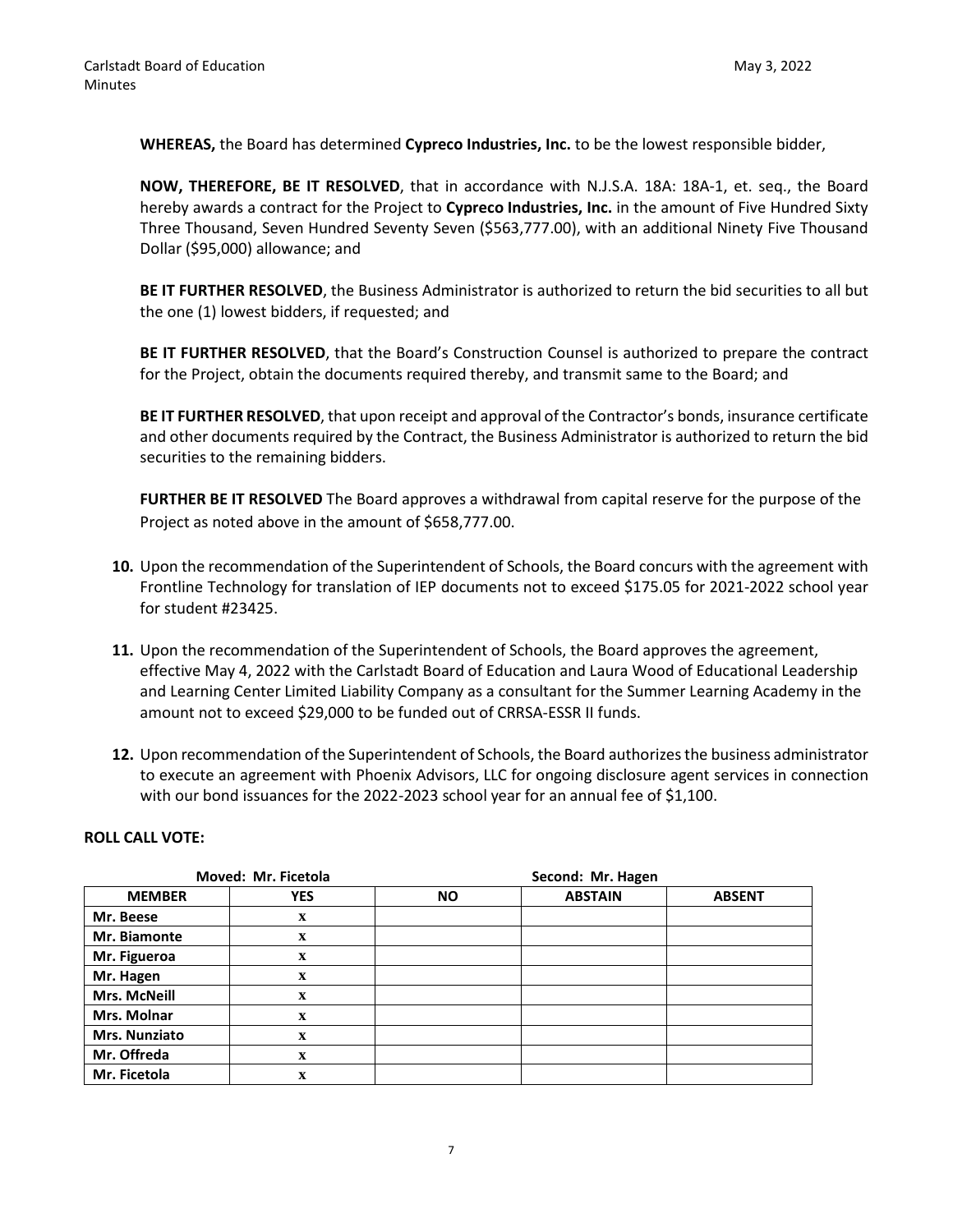# **UNFINISHED BUSINESS None**

# **NEW BUSINESS**

**None**

# **HEARING OF CITIZENS:**

Any citizen present, who wishes to be heard, should raise his/her hand to be recognized, state name and address, and limit remarks to five minutes in accordance with board policy. Matters of a personal nature must first have been exhausted through the proper channels. The hearing of citizens shall not exceed one hour.

President closes hearing of citizens.

# **ANY ACTION ARISING FROM HEARING OF CITIZENS**

# **RECESS INTO EXECUTIVE SESSION** *(if needed)*

- **WHEREAS,** the Open Public Meetings Act and Carlstadt board policy reserve the right within the constraints of state law to sit in executive session; and
- WHEREAS, there now exists a need for this board to meet in an executive session; now, therefore, be it
- **RESOLVED,** that the Carlstadt Board of Education hold an executive session for the purpose of personnel and be it further
- **RESOLVED**, that the public will be informed either later this evening after reconvening the public meeting; or at a future public meeting, said date is not predictable at the present time.

Motion to recess at 6:40 pm

#### **ROLL CALL VOTE:**

| <b>Moved: Mrs. McNeill</b> |             | Second: Mr. Beese |                |               |  |
|----------------------------|-------------|-------------------|----------------|---------------|--|
| <b>MEMBER</b>              | <b>YES</b>  | <b>NO</b>         | <b>ABSTAIN</b> | <b>ABSENT</b> |  |
| Mr. Beese                  | X           |                   |                |               |  |
| Mr. Biamonte               | $\mathbf x$ |                   |                |               |  |
| Mr. Figueroa               | X           |                   |                |               |  |
| Mr. Hagen                  | $\mathbf x$ |                   |                |               |  |
| <b>Mrs. McNeill</b>        | $\mathbf x$ |                   |                |               |  |
| Mrs. Molnar                | $\mathbf x$ |                   |                |               |  |
| <b>Mrs. Nunziato</b>       | $\mathbf x$ |                   |                |               |  |
| Mr. Offreda                | $\mathbf x$ |                   |                |               |  |
| Mr. Ficetola               | $\mathbf x$ |                   |                |               |  |

Motion to reconvene at 6:49 pm